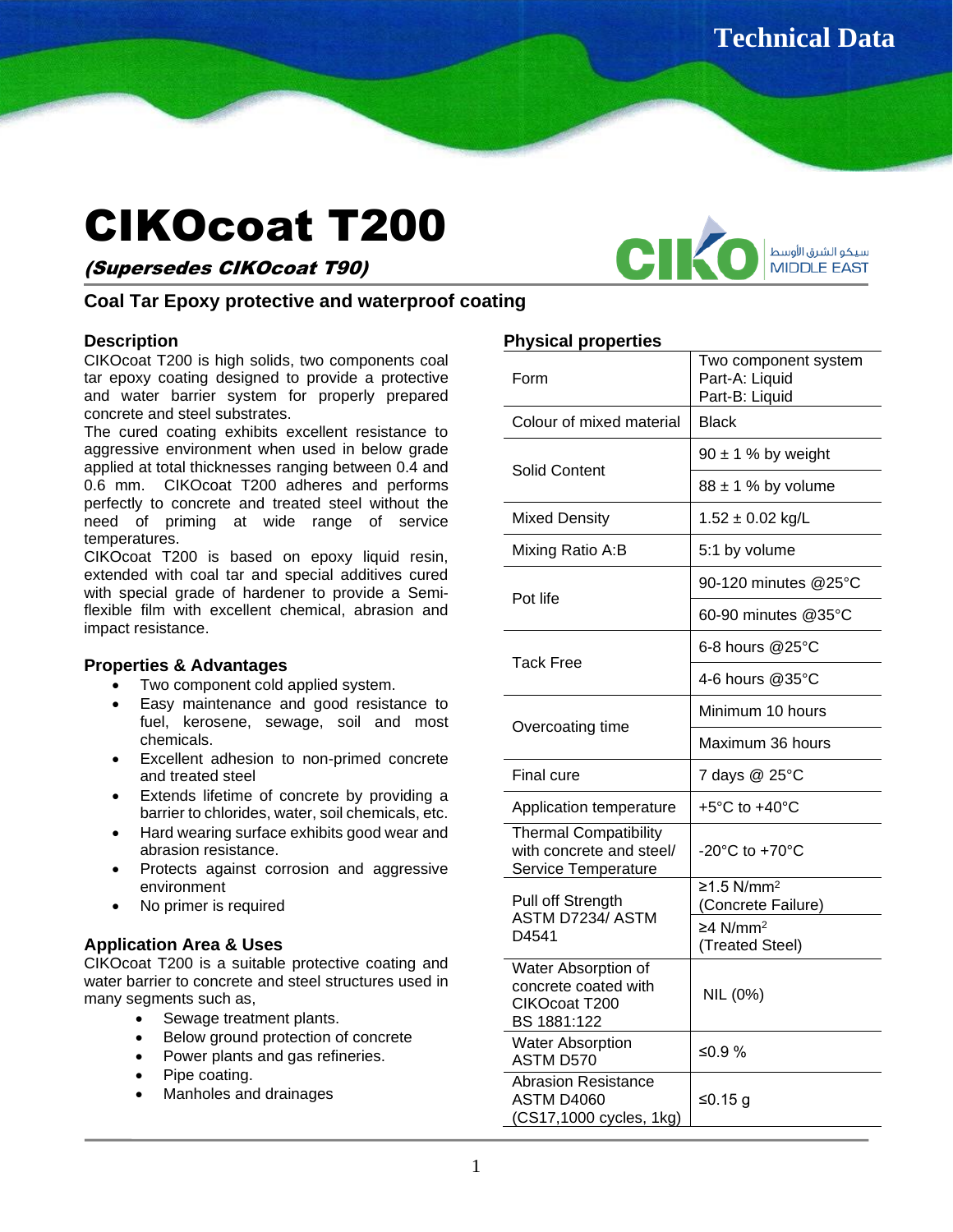

# **Applicable Standards**

CIKOcoat T200 complies with Qatar Construction Specification QCS- Section of drainage works, Part of coating and painting materials.

# **Chemical Resistance**

CIKOcoat T200 is resistant to a wide range of chemicals when tested in Accordance to ASTM D543 at ambient conditions for a period of 7 days following the patching method. Specific data is available as per the following table:

| <b>Test Solution</b>    | <b>Observation</b>        |
|-------------------------|---------------------------|
|                         | & Test Result             |
| Ammonium hydroxide      | No Characteristics        |
| (15%)                   | Observed (Resistant)      |
| Sodium hydroxide (25%)  | No Characteristics        |
|                         | Observed (Resistant)      |
| Sodium chloride (10%)   | No Characteristics        |
|                         | Observed (Resistant)      |
| Ferric Chloride (15%)   | No Characteristics        |
|                         | Observed (Resistant)      |
| Raw Sewage Water and    | No Characteristics        |
| treated Sewage effluent | Observed (Resistant)      |
| Sea Water               | No Characteristics        |
|                         | Observed (Resistant)      |
| Toluene                 | No Characteristics        |
|                         | Observed (Resistant)      |
| Petrol                  | No Characteristics        |
|                         | Observed (Resistant)      |
| Gasoline                | No Characteristics        |
|                         | Observed (Resistant)      |
| Kerosene                | No Characteristics        |
|                         | Observed (Resistant)      |
| Diesel                  | No Characteristics        |
|                         | Observed (Resistant)      |
| Hydraulic oil           | No Characteristics        |
|                         | Observed (Resistant)      |
| Vegetable oil           | No Characteristics        |
|                         | Observed (Resistant)      |
| Hydrochloric acid (10%) | Slight discoloration only |
|                         | without disintegration    |
|                         | (Resistant)               |
| Nitric Acid (10%)       | Slight discoloration only |
|                         | without disintegration    |
|                         | (Resistant)               |
| Phosphoric acid         | <b>Not Resistant</b>      |
| Sulphuric acid          | <b>Not Resistant</b>      |

# **Coverage**

20 kg kit CIKOcoat T200 covers 57 to 59 m<sup>2</sup> at 200 microns dry film thickness.

Minimum 2 coats are recommended to achieve minimum 400 microns total DFT over concrete and 300 microns DFT over steel.

The total dry film thickness depends on life service requirements, applications area and project specifications. Consult CIKO Technical department for further assistance and advice.

The given coverage figures are theoretical. Actual coverage may be reduced depending on the substrate type, substrate condition, wastage and finish.

# **Application instructions**

#### **Surface preparation and repair of concrete**

The concrete surface should be free from dust, loose particles or improperly bonded cementitious layers. Any traces of oil or grease over the surface shall be cleaned by acid etching or suitable decreasing agent and flushed with plenty of clean water then kept enough time to fully dry to attain a surface moisture content less than 4%.

It is recommended to apply CIKOpoxy Putty, CIKOpoxy FC or CIKOmortar FC to repair and resurface concrete to achieve a surface free of pin holes, potholes or irregularities.

### **Surface preparation of Steel**

Metal surfaces shall be grit or sand blasted to a bright finish meeting the requirements of Swedish standard SA 2<sup>1/2</sup> or equal. Clean the surface well post treatment. Newly cleaned steel must be coated as son as possible before formation of rust or scale.

#### **Mixing**

The base component [Part-A] of CIKOcoat T200 should be mixed thoroughly using a heavy-duty adjustable speed drill fitted with paddle and ensure a homogenous mix. The hardener component [Part-B] should be poured into the base component [Part-A] and mixed well until a homogenous mix is obtained.

#### **Application of topcoats**

Properly mixed material should be applied using brush, high-quality medium nap epoxy roller or airless sprayer at a rate ranging between 0.2 and 0.25 L/m<sup>2</sup> /coat over the clean and dust free surface maintaining the required thickness.

It is recommended to back roll the surface to achieve a homogenous distribution of materials. Apply the second coat at the same consumption rate adhering to the allowed overcoating time; Failure to abide requires sanding and abrading the surface using the suitable grit size of sandpaper to increase the mechanical bonding.

It is always recommended to apply CIKOcoat T200 in two coats minimum achieving a minimum total thickness of 300 microns DFT over metal and 400 microns DFT over concrete.